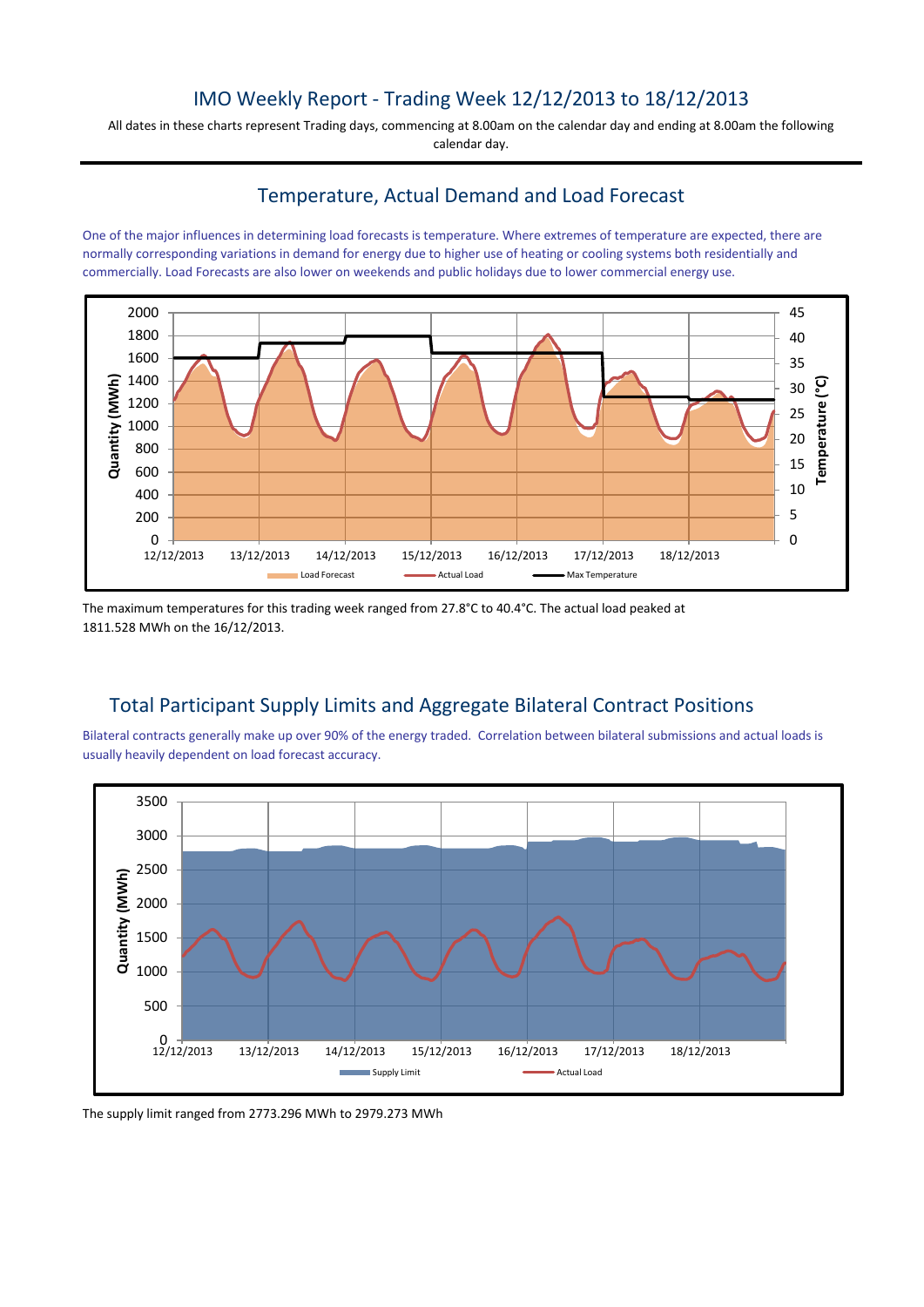#### Net Balancing Market Trades

Bilateral contracts and STEM trading are generally based on the forecast energy requirements of Participants. When the forecast requirements are higher or lower than the actual requirements for a day, this Market energy must be bought and sold in the balancing mechanism. This graph shows the estimated net balancing trades.



The majority of the balancing activity this week occurred within Balancing Demand. The maximum balancing demand for the week reached 161.671 MWh on the 18/12/2013. The maximum balancing supply for the week reached -130.305 MWh on the 17/12/2012.

## Total Traded Energy

This chart represents a comparison between the total net energy that is traded in Bilateral Contracts, the STEM and the balancing mechanism. Balancing Supply represents cases in which the total contract position is greater than the demand and customers must supply energy back to balancing. Balancing Demand represents cases in which the total contract position is less than the demand and customers must purchase energy from balancing.



Total balancing supply equalled -6228.045 MWh whereas total balancing demand equalled 9746.913 MWh. The Total STEM Traded quantity was 17019.97 MWh, with the STEM Clearing Quantity ranging between 13.882 MWh and 175.148 MWh.